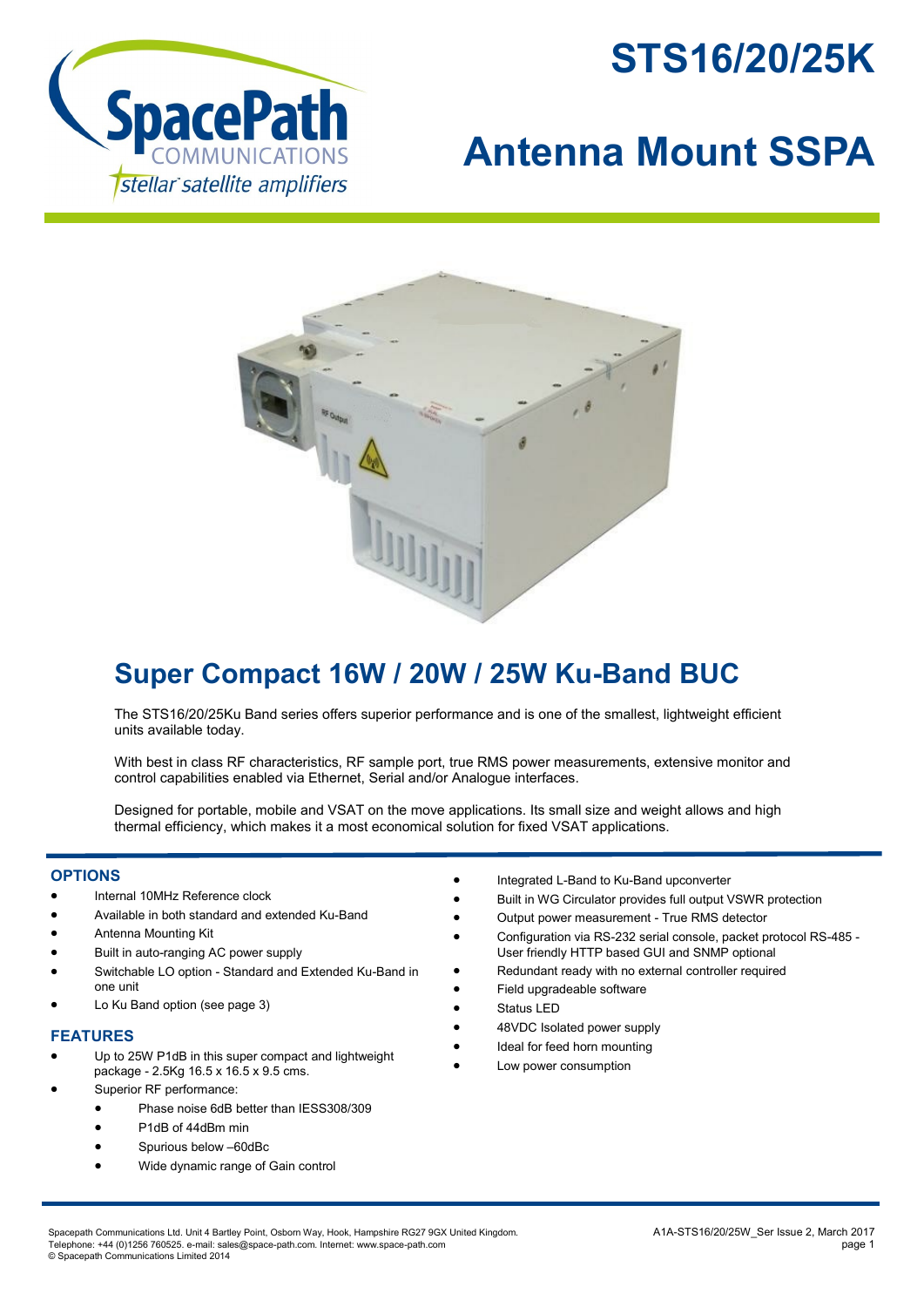**OUTLINE**



 $\Box$ 



| Parameter                                                           | 16 <sub>W</sub>                                                                                              | <b>20W</b> | <b>25W</b>    |  |
|---------------------------------------------------------------------|--------------------------------------------------------------------------------------------------------------|------------|---------------|--|
| <b>RF Performance</b>                                               |                                                                                                              |            |               |  |
| RF Frequency Range-Available in/switched:                           | 14-14.5GHz                                                                                                   |            | 13.75-14.5GHz |  |
| <b>IF Frequency Range</b>                                           | 950-1450MHz                                                                                                  |            | 950-1700MHz   |  |
| LO Frequency                                                        | 13.05GHz                                                                                                     |            | 12.8GHz       |  |
| Conversion                                                          | Single Conversion; non-inverting                                                                             |            |               |  |
| Output Power at 1dB compression point                               | 42dBm min<br>43dBm min                                                                                       |            | 44dBm min     |  |
| <b>Saturated Power</b>                                              | 43dBm typ                                                                                                    | 44dBm typ  | 45dBm typ     |  |
| <b>Conversion Gain</b>                                              | 72dB min, 75dB typ                                                                                           |            |               |  |
| <b>Gain Flatness</b>                                                | $+/-1$ dB typ $+/-1.5$ dB max over full band;<br>+/-0.5dB max over any 40MHz                                 |            |               |  |
| <b>Gain Stability</b>                                               | +/-1.5dB over full temperature range                                                                         |            |               |  |
| Gain Control                                                        | 20dB min dynamic range                                                                                       |            |               |  |
| <b>External Reference Frequency</b>                                 | 10MHz multiplexed with IF In                                                                                 |            |               |  |
| <b>External Reference Required Phase Noise</b>                      | -130dBc/Hz @ 100Hz<br>-150dBc/Hz @ 10kHz -155dBc/Hz @ 100 kHz<br>$-140$ dBc/Hz @ 1kHz                        |            |               |  |
| <b>Up-Converter Phase Noise</b>                                     | -70dBc/Hz @ 100Hz; -80dBc/Hz @ 1kHz;<br>-90dBc/Hz $@$ 10kHz<br>-95dBc/Hz @ 100kHz<br>$-115$ dBc/Hz @ 1MHz    |            |               |  |
| Linearity: 2 tone IMD Spectral Re-growth                            | -25dBc at 3dB total power back off from P1dB<br>-30dBc for QPSK at 1.5xsymbol rate at 2dB back off from P1dB |            |               |  |
| <b>Transmit Band</b><br>Noise Power Density:<br><b>Receive Band</b> | -85dBm/Hz max<br>-140dBm/Hz max                                                                              |            |               |  |
| Output Spurious: Non-signal related<br>Signal related               | $-60$ dBc<br>$-55dBc$                                                                                        |            |               |  |
| <b>Power</b>                                                        |                                                                                                              |            |               |  |
| 48V DC Voltage Range                                                | 36-72VDC Isolated                                                                                            |            |               |  |
| AC Voltage Range (optional)                                         | 90-265VAC 50-60Hz auto-ranging                                                                               |            |               |  |
| Power Consumption DC power in/AC power in                           | 135W/150W                                                                                                    | 160W/180W  | 200W/180W     |  |
| <b>Mechanical</b>                                                   |                                                                                                              |            |               |  |
| Size                                                                | $165x165x95$ cm s                                                                                            |            |               |  |

| <b>IVICCHAIIICAL</b>              |                                    |            |            |  |
|-----------------------------------|------------------------------------|------------|------------|--|
| Size                              | $16.5 \times 16.5 \times 9.5$ cm s |            |            |  |
| Weight                            | $2.5$ Kg                           |            |            |  |
| Cooling                           | <b>Forced Air</b>                  |            |            |  |
| Operating temperature             | -40 $\degree$ C to +60 $\degree$ C |            |            |  |
| <b>Relative Humidity</b>          | Up to 100% condensing              |            |            |  |
| <b>Interfaces</b>                 |                                    |            |            |  |
| IF Input Connector                | N-type female                      |            |            |  |
| <b>RF Output Connector</b>        | WR75 grooved                       |            |            |  |
| <b>AC Power In</b>                | MS3112E10-8P                       |            |            |  |
| RS485-RS232-Ethernet-SNMP         | MS3112E14-19S                      |            |            |  |
| <b>Part Numbering Information</b> |                                    |            |            |  |
| Power Supply Option               | <b>16W</b>                         | <b>20W</b> | <b>25W</b> |  |
| DC Isolated                       | DC1                                | DC1        | DC1        |  |
| <b>AC Auto-ranging</b>            | AC1                                | AC1        | AC1        |  |
|                                   |                                    |            |            |  |

Spacepath Communications Ltd. Unit 4 Bartley Point, Osborn Way, Hook, Hampshire RG27 9GX United Kingdom. And Manumerry Manumerry A1A-STS16/20/25W\_Ser Issue 2, March 2017 Telephone: +44 (0)1256 760525. e-mail: sales@space-path.com. Internet: www.space-path.com page 2 © Spacepath Communications Limited 2014